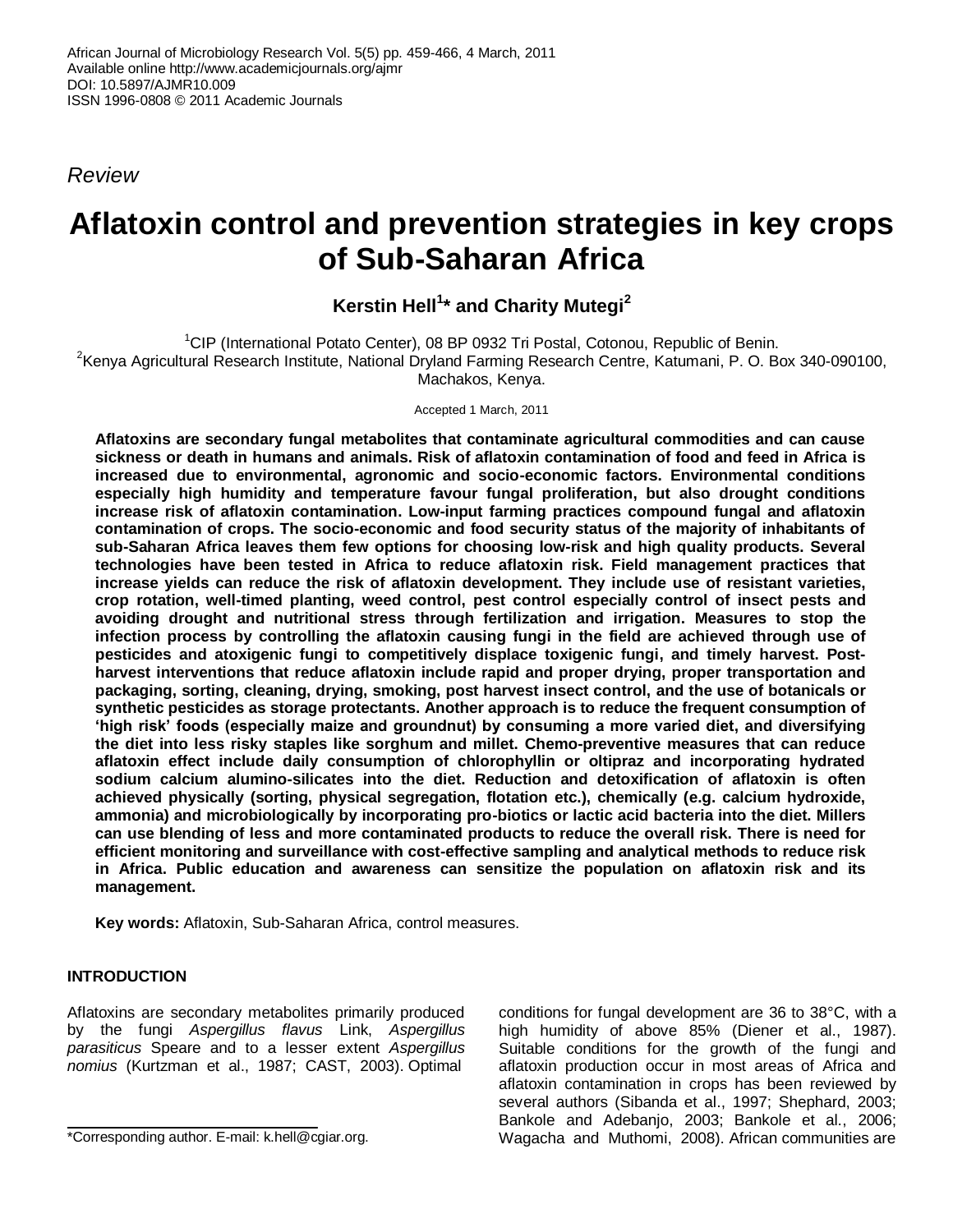hence exposed to aflatoxin before birth and throughout their lives with serious impact on their health (Williams et al., 2004; Wild and Gong, 2010).

Aflatoxin is the most potent natural carcinogenic substance and has been linked with a higher prevalence of hepatocellular cancer in Africa (Strosnider et al., 2006). There is a high risk of Hepatitis B and Hepatitis C carriers developing liver cancer when they are exposed to aflatoxin (Williams et al., 2004). There have been recent documented outbreaks of acute aflatoxicosis in Kenya (Probst et al., 2007), but chronic exposure to aflatoxin, which has far reaching health effects (Williams et al., 2004), has not been well documented. Moreover, aflatoxins have been linked to immune suppression by Turner et al. (2005) and Jiang et al. (2005). Children in areas of high aflatoxin exposure have been found to have stunted growth (Gong et al., 2004). Aflatoxin contamination has also been linked to micronutrient deficiencies in animals (Williams et al., 2004), but Gong et al. (2004) reported that there was no relationship between aflatoxin-albumin, the biomarker of aflatoxin exposure, and micronutrients.

Aflatoxin contamination in several foodstuffs in Africa has been a recurrent problem (Shephard, 2003). In many parts, maize has become the preferred cereal for food, feed and industrial use, displacing traditional cereals such as sorghum and millets. However, it was found to be significantly more colonized by aflatoxin-producing *Aspergillus* spp. than either sorghum or millet (Bandyopadhyay et al., 2007).

This review paper outlines some of the potential solutions for controlling aflatoxins in Africa that are being developed by researchers either within or from outside Africa. These strategies can be broadly divided into: stopping the infection process (host plant resistance, biocontrol); control of environmental factors (temp, rainfall, relative humidity, evapotranspiration, soil type) including efforts to build predictive models; pre-harvest crop management practices; post harvest management strategies (timely harvesting, proper drying, sorting, proper storage, proper transportation, use of plant extracts and preservatives, good manufacturing practice and finding alternative uses for contaminated grain).

#### **FIRST STRATEGY: STOPPING THE INFECTION PROCESS**

# *Breeding for resistance*

Several screening tools have been developed and used to facilitate corn breeding for developing germplasm resistant to fungal growth and/or aflatoxin contamination (Brown et al., 2003). Sources of resistance to *Aspergillus* infection and aflatoxin contamination in corn have been identified, but commercial hybrids have not been developed. This is largely due to the difficulty in finding elite lines that maintain high yields and maintain

resistance within multiple environments (Clements and White, 2004). Brown et al. (2001) tested aflatoxin resistance in thirty-six maize inbred lines selected in West and Central Africa for moderate to high resistance to maize ear rot for their resistance to aflatoxin; more than half of the inbred lines accumulated aflatoxin at levels as low as or lower than the resistant U.S. lines. In 2008, six tropical maize germplasm lines with resistance to aflatoxin were registered by the same research group (Menkir et al., 2008) and their distribution to national programs will start soon for the development of locally adapted hybrids.

Similar work has been done on peanuts, and attempts to develop aflatoxin resistant varieties have been carried out (Petit, 1986; Waliyar et al., 1994; Upadhyaya at al., 2004). This has led to the development of elite resistant varieties, which were eventually released as improved germplasm in Niger, Senegal and Burkina Faso (Upadhyaya et al., 2002). However, resistance in peanuts to aflatoxin contamination under all conditions has still not been achieved and breeding efforts continue including the use of microarrays to aid in the identification of genes involved in crop resistance (Guo et al., 2009). Many new strategies that enhance host plant resistance against aflatoxin, involving biotechnologies are being explored and are reviewed for maize by Brown et al. (2003) and for peanut by Guo et al. (2009). These approaches involve the design and production of maize plants that reduce the incidence of fungal infection, restrict the growth of toxigenic fungi or prevent toxin accumulation. They include identification of resistance-associated proteins (RAPs) through proteomics as well as biochemical marker identification (Bhatnagar et al., 2008) and identification of aflatoxin accumulation resistance quantitative trait loci (QTL) and related markers (Warburton et al., 2009). In the long term the identification of compounds that block aflatoxin biosynthesis would significantly enhance aflatoxin control.

# *Biological control*

Another potential means for aflatoxin control is the biocontrol of fungal growth in the field. Numerous organisms have been tested for biological control of aflatoxin contamination including bacteria, yeasts, and non-toxigenic (atoxigenic) strains of the causal organisms (Yin et al., 2008) of which only atoxigenic strains have reached the commercial stage (Dorner, 2009). Biological control of aflatoxin production in crops in the US has been approved by the Environmental Protection Agency and two commercial products based on atoxigenic *Aspergillus flavus* strains are being used (afla-guard® and AF36®), for the prevention of aflatoxin in peanuts, corn and cotton seed (Dorner, 2009). In Africa, atoxigenic strains of *A. flavus* have been identified to competitively exclude toxigenic fungi in the maize and peanut fields.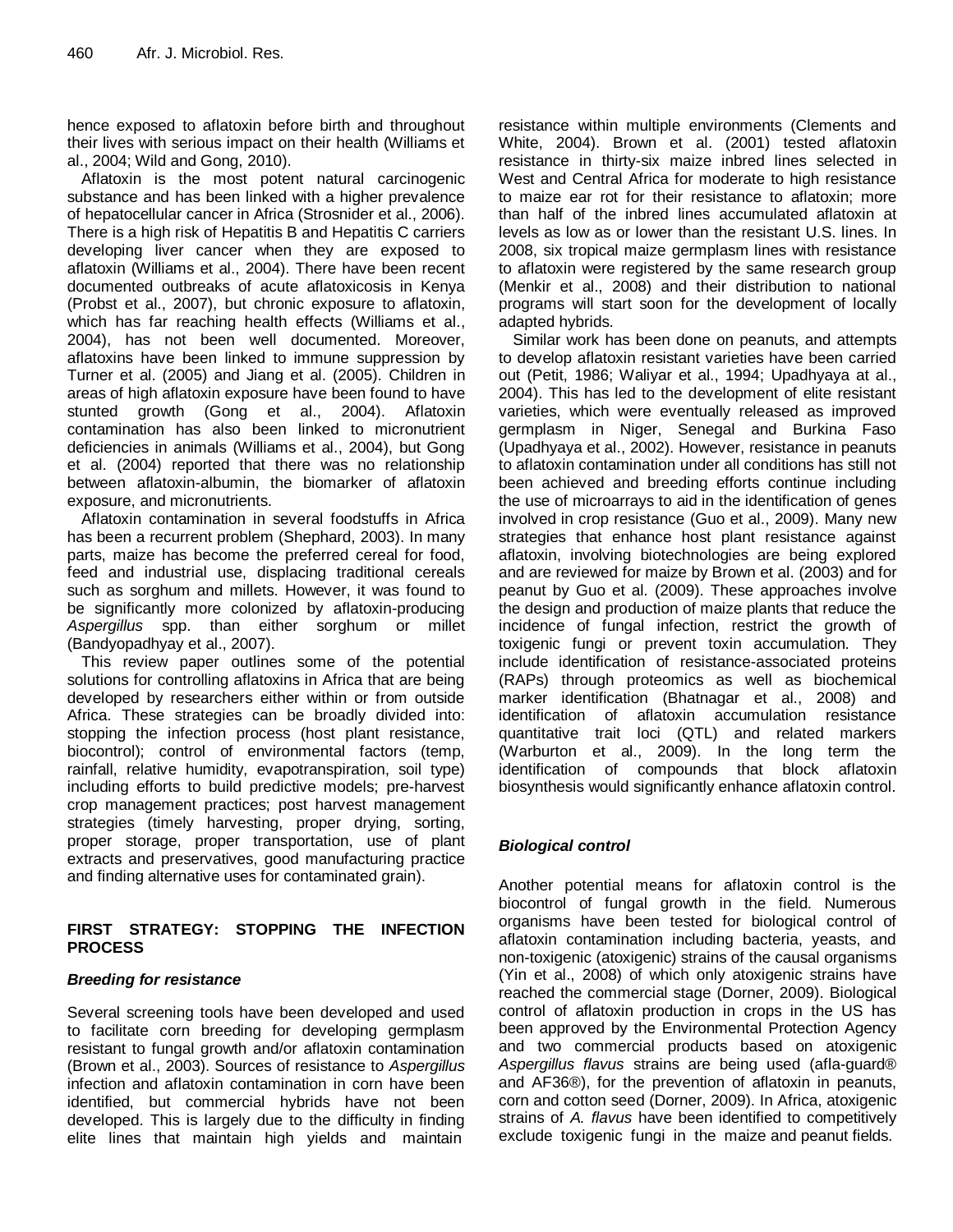These strains have been shown to reduce aflatoxin concentrations in both laboratory and field trials by 70 to 99% (Atehnkeng et al., 2008b). A mixture of four atoxigenic strains of *A. flavus* of Nigerian origin has gained provisional registration as AflaSafe® to determine efficacy in on-farm tests. Candidate strains have also been selected for Kenya and Senegal and field trials are currently on-going.

#### **SECOND STRATEGY: CONTROL OF ENVIRONMENTAL FACTORS**

To design strategies for the prevention or reduction of aflatoxin, an understanding of the factors that influence the infection of the plant with aflatoxin causing fungi and the conditions that induce their formation is vital. Environmental factors that favor *A. flavus* infection in the field include high soil and/or air temperature, high relative humidity, high rates of evapotranspiration, reduced water availability, drought stress, nitrogen stress and crowding of plants and conditions that aid the dispersal of conidia during silking (CAST, 2003; Klich, 2007). Some of these factors have been included in a model to predict aflatoxin contamination in peanut systems in Mali. Weather and satellite based variables that could be used to indicate aflatoxin presence in peanut were identified (Boken et al., 2008).

Significant correlations exist between agro-ecological zones (AEZ)<sup>1</sup> and aflatoxin levels, with wet and humid climates and drier regions after longer storage periods increasing aflatoxin risk (Hell et al., 2000). Kaaya et al. (2006) observed that aflatoxin levels in Ugandan maize samples were higher in more humid areas compared to the drier areas and similar results were obtained in maize samples from Nigeria (Atehnkeng et al., 2008a). Mutegi et al. (2009) also found peanut samples collected in wetter and humid areas of western Kenya to have higher aflatoxin levels than those in the drier and less humid regions; such trends could be used to elaborate predictive models. Modelling of interactions between host plant and environment during the season can enable quantification of pre-harvest aflatoxin risk and its potential management (Boken et al., 2008). In addition, predictive growth models for fungal and mycotoxin developments are available and have been reviewed by Garcia et al. (2009).

Factors that influence the incidence of fungal infection and subsequent toxin development include invertebrate vectors, grain damage, oxygen and carbon dioxide levels, inoculum load, substrate composition, fungal infection levels, prevalence of toxigenic strains and microbiological interactions. Insects vector fungi and cause damage that allows the fungi to gain access, increasing the chances of aflatoxin contamination, especially when loose-husked maize hybrids are used (Dowd, 2003). High incidence of the insect borer *Mussidia nigrivenella*, was positively correlated with aflatoxin contamination of maize in Benin (Setamou et al., 1998). Storage pests, in particular *Cathartus quadricollis* and *Sitophilus zeamais*, have also been shown to play an important role in the contamination of foods with fungi, especially those that produce toxins (Hell et al., 2003; Lamboni and Hell, 2009).

#### **Third strategy: Pre-harvest crop management strategies**

Controlling or reducing infection by regulating the factors that increase the risk of aflatoxin contamination in the field contributes extensively in managing aflatoxin. Management practices that reduce the incidence of aflatoxin contamination in the field include timely planting, maintaining optimal plant densities, proper plant nutrition, avoiding drought stress, controlling other plant pathogens, weeds and insect pests and proper harvesting (Bruns, 2003). In Africa, crops are cultivated under rain fed conditions, with low levels of fertilizer and little pesticide application. These management practices promote *A. flavus* infection in stressed plants. Invariably any action taken to interrupt the probability of silk and kernel infection will reduce aflatoxin contamination (Diener et al., 1987).

Pre-harvest measures that are efficient in reducing aflatoxin levels are the same as those that will enhance yields. Crop rotation and management of crop residues also are important in controlling *A. flavus* infection in the field. Tillage practices, fertilizer application, weed control, late season rainfall, irrigation, wind and pest vectors can all affect the source and level of fungal inoculum, maintaining the disease cycle in maize (Diener et al., 1987). Lime application, use of farm yard manure and cereal crop residues as soil amendments have shown to be effective in reducing *A. flavus* contamination as well as aflatoxin levels by 50-90%, as described by Waliyar et al. (2008). Calcium, which is part of lime, thickens the cell wall and accelerates pod filling, while manure facilitates growth of micro-organisms that suppress soil infections.

Extended field drying of maize could result in serious grain losses during storage (Borgemeister et al., 1998; Kaaya et al., 2006), and as such harvesting immediately after physiological maturity is recommended to combat aflatoxin problems. Kaaya et al. (2006) observed that aflatoxin levels increased by about 4 times by the third week and more than 7 times when maize harvest was delayed for 4 weeks. However, after early harvesting products have to be dried to safe levels to stop fungal growth. Leaving the harvested crop in the field prior to storage promotes fungal infection and insect infestation. This is common practice in Africa often due to labour constraints, and the need to let the crop dry completely prior to harvest (Udoh et al., 2000).

 $\overline{a}$ <sup>1</sup> Agroecozones are geographic areas that share similar biophysical characteristics for crop production, such as soil, landscape, and climate.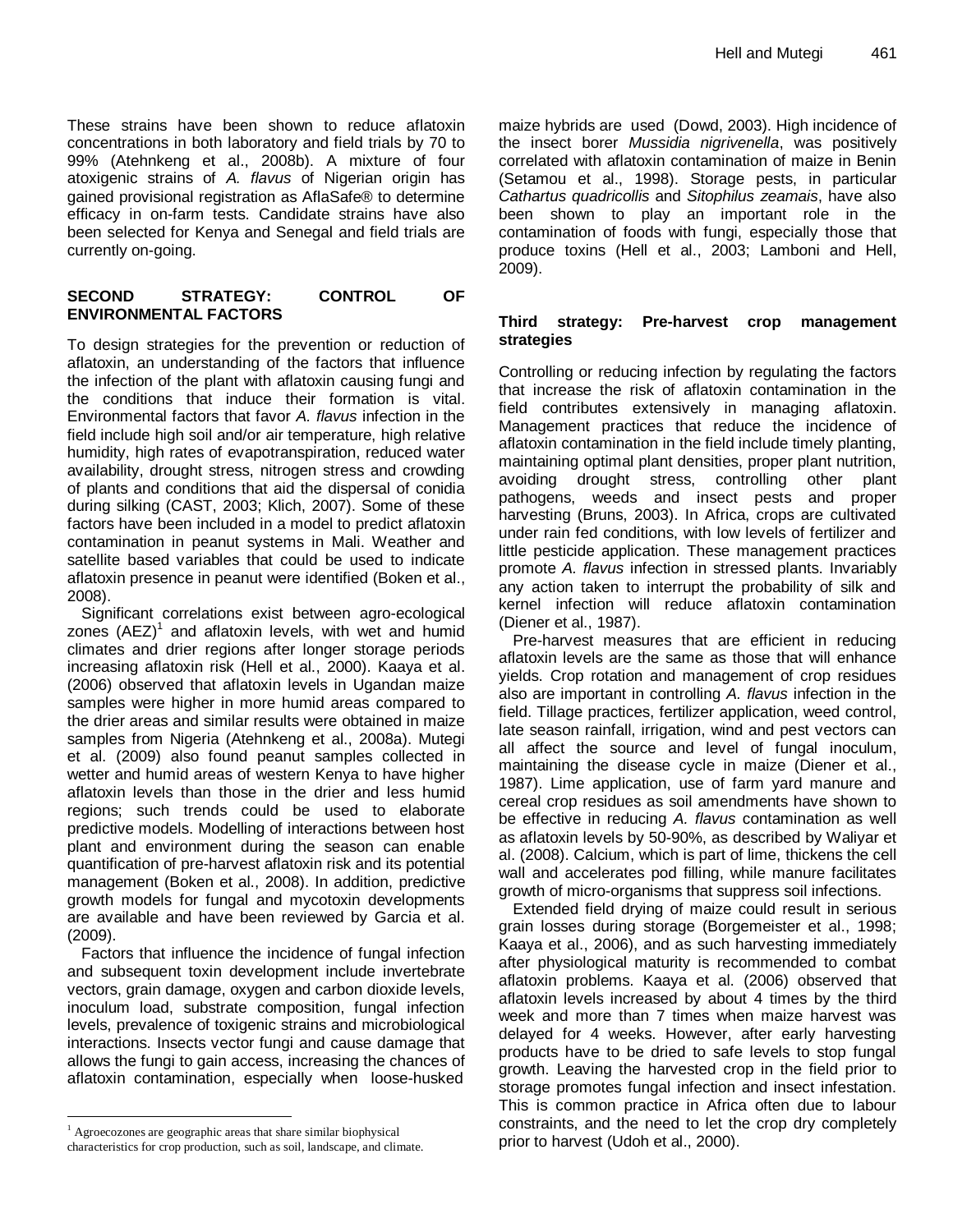### **FOURTH STRATEGY: POST HARVEST CROP MANAGEMENT PRACTICES**

Moisture and temperature influence the growth of toxigenic fungi in stored commodities. Aflatoxin contamination can increase 10 fold in a 3-day period, when field harvested maize is stored with high moisture content (Hell et al., 2008). The general recommendation is that harvested commodities should be dried as quickly as possible to safe moisture levels of 10 – 13% for cereals. For peanuts the standard practice is drying of pods in the sun. Often pods are left in the field after uprooting for up to four weeks to partially dry prior to home drying. Achieving this through simple sun-drying under the high humidity conditions of many parts of Africa is difficult. Even, when drying is done in the dry season, it is not completed before loading grains into stores like observed by Mestres et al. (2004) and products can be easily contaminated with aflatoxin. There are several technologies to increase the efficacy of grain drying and reduce the risk of toxin contamination even under lowinput conditions. These include the use of drying platforms, drying outside the field and drying on mats (Hell et al., 2008). Technological solutions that could aid in reducing grain moisture rapidly have been reviewed by Lutfy et al. (2008). However, these dryers are not used by farmers in Africa because large capital investments are needed to acquire them. Nonetheless, Gummert et al. (2009) described the very positive effect dryers had on maintaining rice quality and reducing mycotoxin risk in Southeast Asia.

Aflatoxin contamination of foods has further been shown to increase with storage period (Kaaya and Kyamuhangire, 2006). It is compounded in Africa through excessive heat, high humidity, lack of aeration in the stores, and insect and rodent damage resulting in the proliferation and spread of fungal spores. Thus strategies to minimize quantitative and qualitative post harvest losses have been developed (Hell et al., 2008). These improved postharvest technologies have been used successfully to reduce the blood aflatoxin-adducts level in populations in Guinea, where exposure was more than halved 5 months after harvest in individuals from the intervention villages (Turner et al., 2005).

Traditional storage methods in Africa can be divided into two types, namely temporary storage that is mainly used to dry the crop and permanent storage that takes place in the field or on the farm. The latter includes containers made from plant materials (wood, bamboo, thatch) or mud placed on raised platforms and covered with thatch or metal roofing sheet. The stores are constructed to prevent insect and rodent infestation and to prevent moisture from getting into the grains. While new storage technologies such as the use of metal or cement bins by small-scale farmers would serve better, their up-take has been slow due to their high cost. Many farmers nowadays store their grains in bags, especially

polypropylene which are not airtight, but there is evidence that this method facilitates fungal contamination and aflatoxin development (Hell et al., 2000; Udoh et al., 2000). Presently there are efforts to market improved hermetic storage bags in Africa, based on triple bagging developed for cowpea which has been or is being tested for other commodities (Ben et al., 2009). Efforts to evaluate effectiveness of this technology in controlling aflatoxin have not been conclusive.

Postharvest contamination of grain can also take place during transportation, as well as marketing. Grain subsequently needs to be well covered and/or aerated during transportation. Storage in appropriate bagging, preferably sisal bags, is necessary to facilitate aeration in transit.

Due to the informal marketing systems that exist in subsaharan Africa, it is difficult to regulate and/or establish proper systems for handling grain post harvest, especially for small-scale traders. Open air market systems also support spoilage due to weather changes and abrupt rainfall that can wet the grains, as the grains are not covered appropriately (Mutegi et al., unpublished data).

Disinfestation methods: Smoking is an efficient method of reducing moisture content and protecting maize against infestation by fungi. The efficacy of smoking in protecting against insect infestation was found to be high. About 4 to 12% of farmers in the various ecological zones in Nigeria used smoke to preserve their grains, and this practice was found to be correlated with lower aflatoxin levels in farmers' stores (Udoh et al., 2000). Other compounds used for seed fumigation like ethylene oxide and methyl bromide were found to significantly reduce the incidence of fungi including toxigenic species on stored peanuts and melon seeds (Bankole et al., 1996). Among the chemical compounds tested in feeds, propionic acid, sodium propionate, benzoic acid and ammonia were the best anti-fungal compounds, followed by urea and citric acid (Gowda et al., 2004).

Decontamination processes inactivate, destroy or remove the toxin from food, so that it can be used as animal feed. Most decontamination methods are not economically viable at a commercial level, except for ammoniation. This method and its effectiveness for removing toxins has been reviewed (Safamehr, 2008; Nath and Sarma, 2005; Park and Price, 2001).

Past studies have also looked at the use of local plant products for the control of fungi mostly proving their efficacy in-vitro (Hsieh et al., 2001), but these products have not been sufficiently tested for their efficiency in controlling aflatoxin in stored crops. There is need to review the efficacy of the multiple products used by farmers and tested by researchers to get a complete picture about their potential in reducing aflatoxin contamination.

Use of pesticides to control mycotoxins and their efficacy, have been reviewed by D'Mello et al. (1998), but their use by farmers in Africa is not always well practiced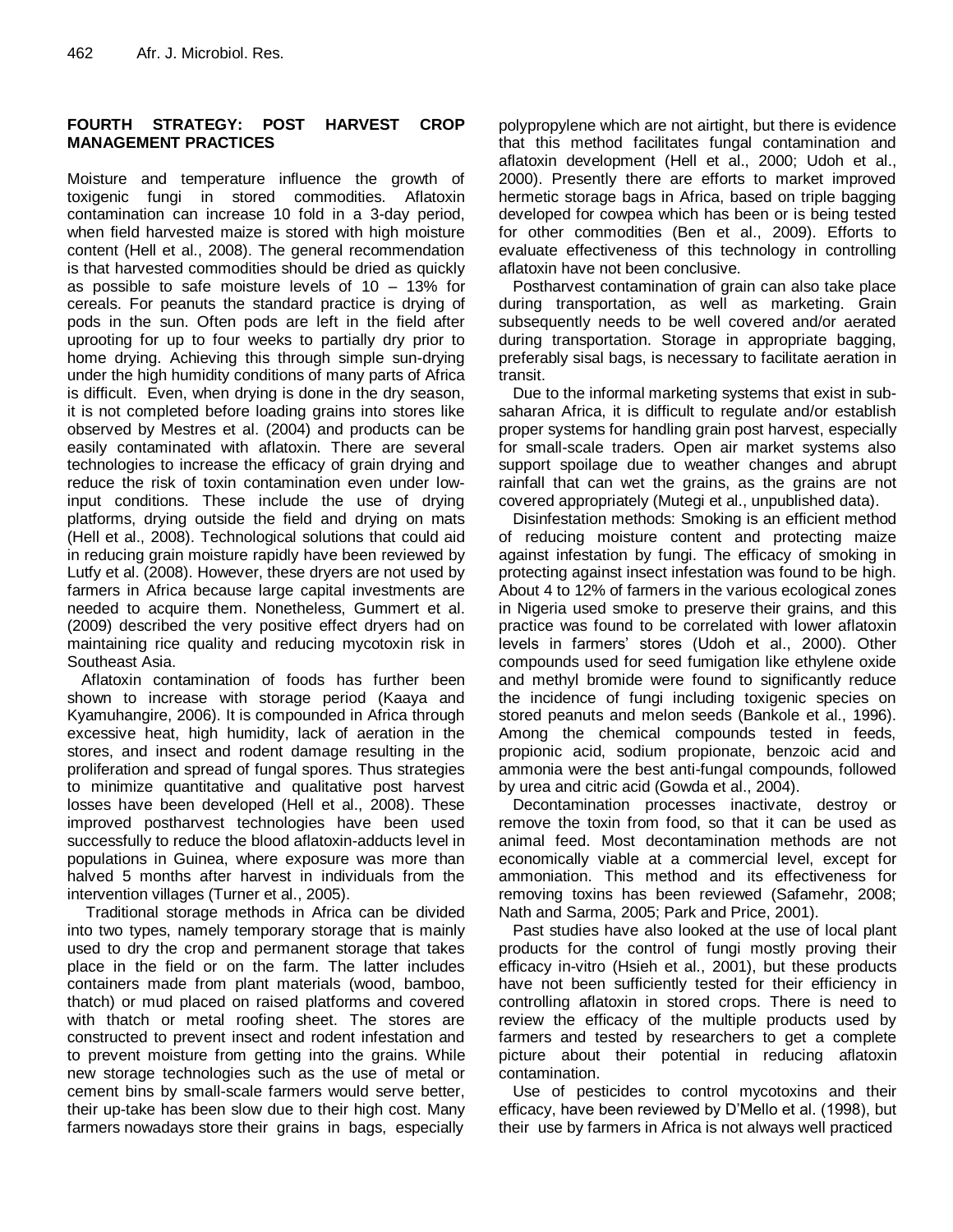and deaths due to pesticide use have been reported. Extension workers should therefore educate farmers on the importance of using recommended chemicals for specific crops at appropriate concentrations and within a safe delay before consumption.

Physical separation and hygiene: Aflatoxin is unevenly distributed in a seed lot and may be concentrated in a very small percentage of the product (Whitaker, 2003). Sorting out of physically damaged and infected grains (known from colorations, odd shapes and size) from the intact commodity can result in 40-80% reduction in aflatoxin levels (Park, 2002; Fandohan et al., 2005; Afolabi et al., 2006). The advantage of this method is that it reduces toxin concentrations to safe levels without the production of toxin degradation products or any reduction in the nutritional value of the food. This could be done manually or by using electronic sorters. Market practices such as grading have also been shown to reduce levels of aflatoxin. Unlike sorting, most of the peanut farmers who graded their peanuts in western Kenya did it for the purpose of determining prices. Nevertheless, nuts graded as low quality had higher levels of aflatoxin compared to those of the highest quality (Mutegi et al., 2007) and were still sold for a lower price in the markets. Similarly, farmers are likely to set aside products that are not marketable for home consumption including feeding of poultry.

Clearing the remains of previous harvests and destroying infested crop residues are basic sanitary measures that are also effective against storage deterioration. Cleaning of stores before loading in the new harvests was correlated with reduction in aflatoxin levels (Hell et al., 2008). Separating heavily damaged ears, that is, those having greater than 10% ear damage also reduces aflatoxin levels in maize (Setamou et al., 1998). Wild hosts, which constitute a major source of infestation for storage pests, should also be removed from the vicinity of stores (Hell et al., 2008).

Reduction through food processing procedures: Sorting can remove a major part of aflatoxin contaminated units, but levels in contaminated commodities may also be reduced through food processing procedures that may involve processes such as washing, wet and dry milling, grain cleaning, dehulling, roasting, baking, frying, nixtamalization and extrusion cooking. These methods and their impact on mycotoxin reduction have been reviewed by Fandohan et al. (2008). The effect of extrusion cooking on mycotoxins in cereals was reviewed by Castells et al. (2005). Dehulling maize grain has been shown to reduce aflatoxin contamination by 92% (Siwela et al., 2005). The effect of nixtamalization in reducing aflatoxin contamination (Park, 2002) has lately been questioned, with Méndez-Albores et al. (2004) reporting that nixtamilization is reversible.

Fermentation can increase the safety of some food products contaminated with aflatoxins. However, the available reports are contradictory, with some showing very efficient reductions in mycotoxins associated with fermentation, whereas others find lesser or no effects. Fandohan et al. (2005) found that processing maize into makume (a solid state fermented maize based product) resulted in 93% reduction of aflatoxin, while reduction levels were 40% for 'owo' which is a non-fermented dry milled maize porridge. The authors identified sorting, winnowing, washing, crushing combined with dehulling of maize grains as the critical aflatoxins reducing steps in the production chain, while fermentation and cooking appeared to have insignificant effect.

Other strategies to reduce the risk of aflatoxin ingestion in Africa are dietary change, chemoprevention, detoxification and vaccination against hepatitis B, which would significantly reduce liver cancer risk (Strosnider et al., 2006; Wild and Gong, 2010).

Clay-based interventions have also been used at a commercial level to bind aflatoxin in animal feed as reviewed by Kabak and Dobson (2009). For example, the use of Novasil® which is a calcium montmorillonite clay, successfully sequestered aflatoxins in the gastrointestinal tract and reduced their availability in animals blood. Their cost effectiveness and long-term safety in rodent studies have led them to be considered as a viable solution in humans (Phillips et al., 2008). In fact Novasil<sup>®</sup> clay protected inhabitants in a high risk zone in Ghana, significantly reducing toxin levels in their body (Wang et al., 2008).

During processing, quality management systems such as HACCP (Hazard Analysis Critical Control Point) have been recommended as a strong tool for managing mycotoxins along the product chain (Schmale and Munkvold, 2011). Due to the step-by-step monitoring, the system reduces costly end point quality control. Sensitization efforts would also result in a consumer demand for safe products due to increased awareness, and subsequent low consumption of contaminated foods. In West Africa campaigns were highly successful in informing populations about the need for consuming good quality foods and implementation of good management practices (James et al., 2007). This can however be complicated for populations that are food insecure, especially in Sub-Saharan Africa, where high risk foods such as maize constitute the staple diet for majority of people.

Having discussed various options for managing aflatoxin in grain, the avenues for grain contamination are brought to light. Subsequently, integrated approaches to tackling the aflatoxin menace are likely to work better, rather than relying on one approach.

#### **CONCLUSIONS - PERSPECTIVES OF AFLATOXIN RESEARCH IN AFRICA**

It is clear that aflatoxin contamination in agricultural crops is widespread in Africa, but food insecurity compounded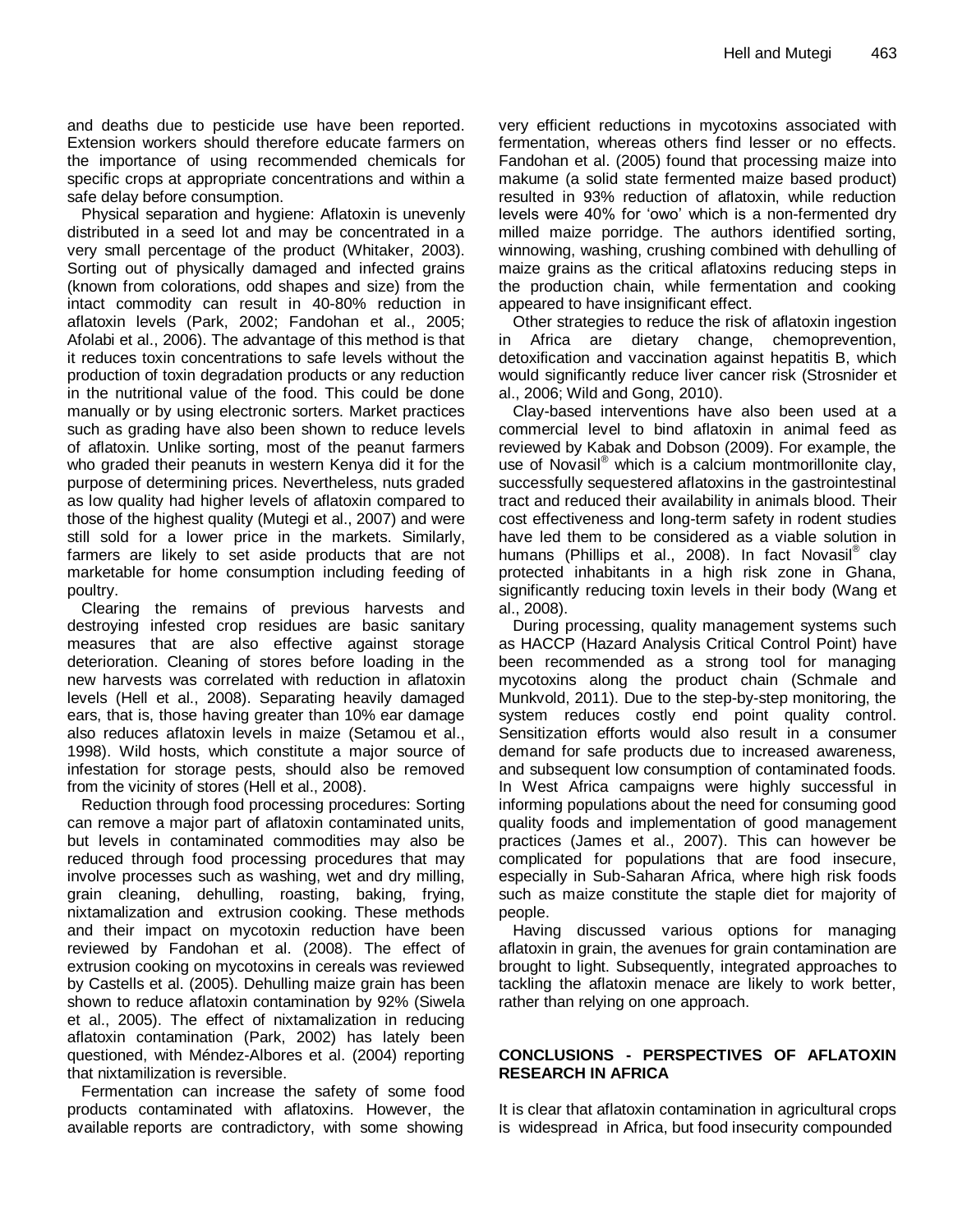by drought is a major obstacle to improvements in food safety. Increased pressure on limited food resources and under-nutrition exacerbates the mycotoxin problem by increasing the likelihood of human consumption of contaminated foods and by rendering the population more susceptible to the consequent adverse health effects.

Even though considerable research efforts have been made to control toxin contamination, there are several factors that lead to high aflatoxin risk in Africa:

1) Lack of political commitment to mycotoxin research,

2) Shortage of trained personnel and infrastructure for mycotoxin monitoring and research,

3) Limited awareness on risks at all levels and insufficient knowledge on options to reduce aflatoxin contamination from plough to plate

4) Prevailing climatic conditions favour mycotoxin development, even when management options are in place.

The perspectives of aflatoxin research in Africa can therefore be foreseen as follows:

i. Getting policy makers in the sub-region to recognise that the stimulation of the postharvest sector is an important avenue to increase food production and ensure food safety for the protection of the health of their citizens.

ii. Educating stakeholders on the dangers of commercializing and consuming mouldy foods.

iii. Training personnel at all levels (scientists, technicians, extension agents) in sampling protocols and modern methods of mycotoxin analysis.

iv. Developing infrastructure to accommodate surveillance as well as research on mycotoxins.

v. Conducting food basket surveys for aflatoxin contamination using uniform sampling protocols and modern analytical methods to obtain sound and reliable data on aflatoxin incidence in different food crops, which could then be used to define control strategies.

vi. There should be a co-ordinated and collaborative effort on aflatoxin research in Africa to minimize repetitions so that resources can be focused on identified priority areas, including documenting the impact of aflatoxin on health and economies in Africa.

vii. Developing early warning mechanisms especially in the highly prone areas, in order to avert acute poisoning that leads to fatalities

#### **REFERENCES**

- Afolabi CG, Bandyopadhyay R, Leslie JF, Ekpo EJA (2006). Effect of sorting on incidence and occurrence of fumonisin and fumonisinproducing *Fusarium* species on maize (Zea mays L.) in Nigeria. J. Food Prot., 69: 2019–2023.
- Atehnkeng J, Ojiambo PS, Ikotun T, Sikora RA, Cotty PJ, Bandyopadhyay R (2008a). Evaluation of atoxigenic isolates of
- *Aspergillus flavus* as potential biocontrol agents for aflatoxin in maize'. Food Add. Cont.: Part A, 25: 1264-1271.
- Atehnkeng J, Ojiambo PS, Donner M, Ikotun T, Sikora RA, Cotty PJ, Bandyopadhyay R (2008<sub>b</sub>). Distribution and toxigenicity of *Aspergillus* species isolated from maize kernels from three agro-ecological zones in Nigeria. Int. J. Food Microbiol., 122: 74-84.
- Bandyopadhyay R, Kumar M, Leslie JF (2007). Relative severity of aflatoxin contamination of cereal crops in West Africa. Food Add. Cont., 24: 1109-1114.
- Bankole SA, Adebanjo A (2003). Mycotoxins in food in West Africa: current situation and possibilities of controlling it. Afr. J. Biotechnol., 2: 254-263.
- Bankole SA, Eseigbe DA, Enikuomehin OA (1996). Mycoflora and aflatoxin production in pigeon pea stored in jute sacks and iron bins. Mycopathologia, 132: 155-160.
- Bankole SA, Schollenberger M, Drochner W (2006). Mycotoxin contamination in food systems in sub-Saharan Africa: A review. Mycotoxin. Res., 22: 163-169.
- Ben D, Liem P, Dao N, Gummert M, Rickman J (2009). Effect of hermetic storage in the super bag on seed quality and milled rice quality of different varieties in Bac Lieu, Vietnam. International Rice Research Notes, 31(2). Retrieved February 12, 2010, from http://www.philjol.info/index.php/IRRN/article/view/1138/1035.
- Bhatnagar D, Rajasekaran K, Cary WJ, Brown R, Yu J, Cleveland TE (2008). Molecular approaches to development of resistance to preharvest aflatoxin contamination. In Leslie et al. (eds) Mycotoxins: Detection methods, management, public health and agricultural trade. CAB International, Cromwell Press, Trowbridge, UK.
- Boken VK, Hoogenboom G, Williams JH, Diarra B, Dione S, Easson GL (2008). Monitoring peanut contamination in Mali (Africa) using the AVHRR satellite data and a crop simulation model. Intl. J. Remote Sens., 29: 117-129.
- Borgemeister C, Adda C, Sétamou M, Hell K, Djamamou B, Markham RH, Cardwell KF (1998). Timing of harvest in maize: Effects on post harvest losses due to insects and fungi in central Benin, with particular references to *Prostephanus truncatus* (Horn) (Coleoptera: Bostrichidae). Agric. Ecosyst. Env., 69: 233-242.
- Brown RL, Chen ZC, Menkir A, Cleveland TE (2003). Using biotechnology to enhance host resistance to aflatoxin contamination of corn. Afr. J. Biotech., 2: 557-562.
- Brown RL, Chen ZY, Menkir A, Cleveland TE, Cardwell KF, Kling J, White DG (2001). Resistance to aflatoxin accumulation in kernels of maize inbreds selected for ear rot resistance in West and Central Africa. J. Food Prot., 64: 396-400.
- Bruns HA (2003). Controlling aflatoxin and fumonisin in maize by crop management. Journal of Toxicology, Toxin Rev., 22: 153-173.
- CAST (2003). Mycotoxins: Risks in plant, animal, and human systems. Ames, Iowa, USA, Council for Agricultural Science and Technology (CAST), p. 199.
- Castells M, Marin S, Sanchis V, Ramos AJ (2005). Fate of mycotoxins in cereals during extrusion cooking: A review. Food Add. Cont., Part A, 22: 150-157.
- Clements MJ, White DG (2004). Identifying sources of resistance to aflatoxin and fumonisin contamination in corn grain. J. Toxicol. Toxins. Rev., 23: 381-396.
- Diener UL, Cole RJ, Sanders TH, Payne GA, Lee LS, Klich MA (1987). Epidemiology of aflatoxin formation by *Aspergillus flavus*. Ann. Rev. Phytopath., 25: 240-270.
- D'Mello JPF, Macdonald AMC, Postel D, Dijksma WTP, Dujardin A, Placinta CM (1998). Pesticide use and mycotoxin production in *Fusarium* and *Aspergillus* phytopathogens. Eur. J. Plant Path., 104: 741-751.
- Dowd PF (2003). Insect management to facilitate preharvest mycotoxin management. J. Toxicol., Toxins Rev., 22: 327-350.
- Dorner JW (2009). Development of biocontrol technology to manage aflatoxin contamination in peanuts. Peanut Sci., 36: 60-67.
- Fandohan P, Hell K, Marasas WF (2008). Food processing to reduce mycotoxins in Africa. In Leslie et al. (eds) Mycotoxins: Detection methods, management, public health and agricultural trade. CABI Publishing, Wallingford, UK, pp. 302-309.
- Fandohan P, Zoumenou D, Hounhouigan DJ, Marasas WF, Wingfield MJ, Hell K (2005). Fate of aflatoxins and fumonisins during the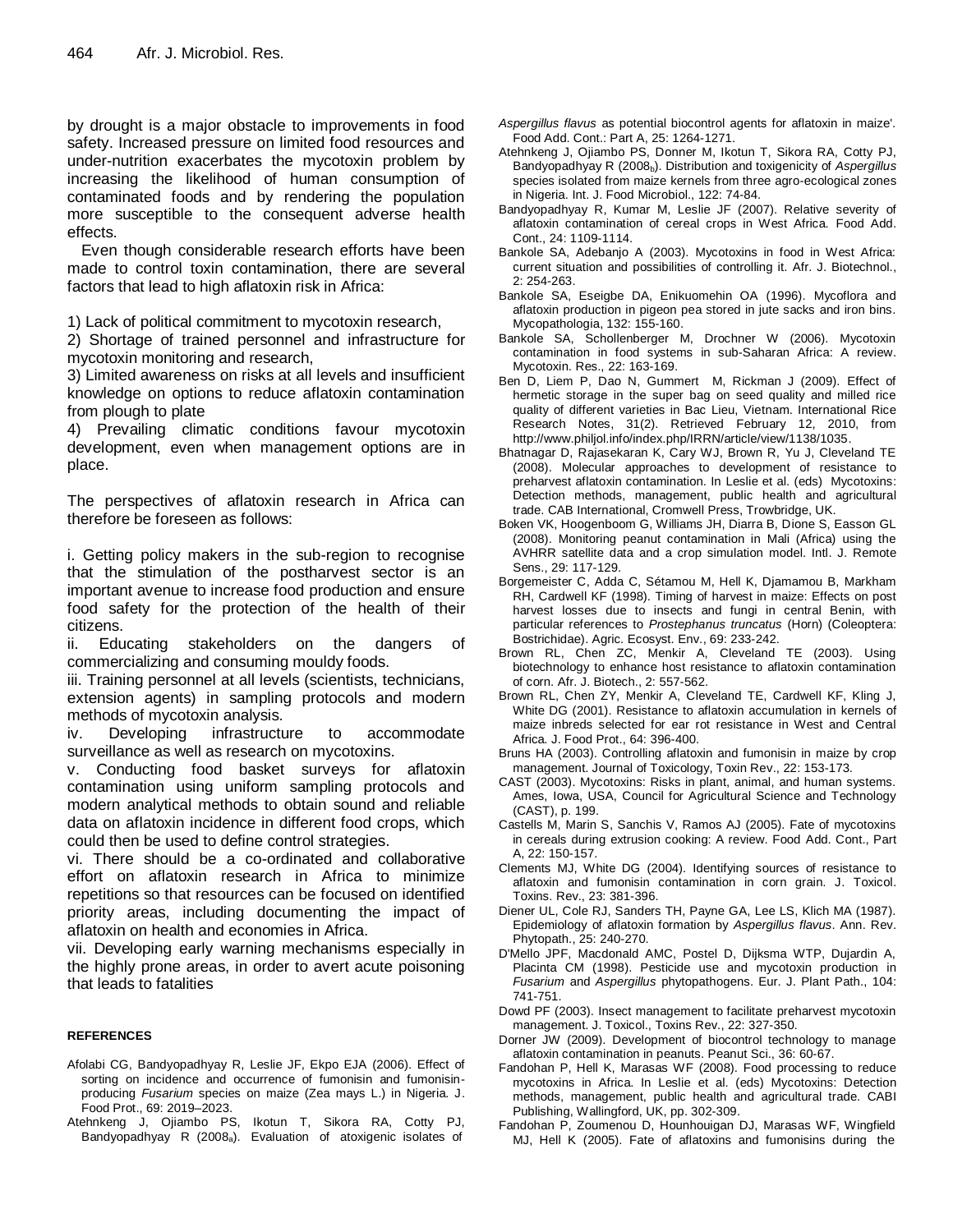processing of maize into food products in Benin. Int'l J. Food Microbiol., 98: 249-259.

- Garcia D, Ramos AJ, Sanchis V, Marín S (2009). Predicting Mycotoxins in Foods: A Review. Food Microbiol., 26: 757-769.
- Gong YY, Hounsa A, Egal S, Turner PC, Sutcliffe AE, Hall AJ, Cardwell KF, Wild CP (2004). Post-weaning exposure to aflatoxin results in impaired child growth: A Longitudinal study in Benin, West Africa. Env. Health Persp., 112: 1334-1338.
- Gowda N, Malathi V, Suganthi R (2004). Effect of some chemical and herbal compounds on growth of *Aspergillus parasiticus* and aflatoxin production. Anim. Feed Sci. Techn., 116: 281-291.
- Gummert M, Balingbing CB, Barry G, Estevez LA (2009). Management options, technologies and strategies for minimised mycotoxin contamination of rice. World Mycotoxin. J., 2: 151-159.
- Guo B, Yu J, Holbrook Jr, C, Cleveland T, Nierman WC, Scully B (2009). Strategies in prevention of pre-harvest aflatoxin contamination in peanuts: Aflatoxin biosynthesis, genetics and genomics. Peanut Sci., 36: 11-20.
- Hell K, Fandohan P, Bandyopadhyay R, Cardwell K, Kiewnick S, Sikora R, Cotty P (2008). Pre- and post-harvest management of aflatoxin in maize. In Leslie et al. (eds) Mycotoxins: Detection methods, management, public health and agricultural trade. CABI Publishing, Wallingford, UK, pp. 210-219.
- Hell K, Cardwell K, Poehling H (2003). Relationship between management practices, fungal infection and aflatoxin for stored maize in Benin. J. Phytopath., 151: 690-698.
- Hell K, Cardwell KF, Setamou M, Poehling HM (2000). The influence of storage practices on aflatoxin contamination in maize in four agroecological zones of Benin, West Africa. J. Stored Prod. Res., 36: 365- 382.
- Hsieh PC, Maub JL, Huang SH (2001). Antimicrobial effect of various combinations of plant extracts. Food Microbiol., 18: 35-43.
- James B, Adda C, Cardwell KF, Annang D, Hell K, Korie S, Edorh M, Gbeassor F, Nagatey K, Houenou G (2007). Public information campaign on aflatoxin contamination of maize grains in market stores in Benin, Ghana and Togo. Food Add. Cont., 24: 1283-1291.
- Jiang Y, Jolly PE, Ellis WO, Wang JS, Phillips TD, Williams JH (2005). Aflatoxin B1 albumin adduct levels and cellular immune status in Ghanaians. Intl. Immunol., 6: 807-814.
- Kaaya AN, Kyamuhangire W (2006). The effect of storage time and agroecological zone on mould incidence and aflatoxin contamination of maize from traders in Uganda. Intl. J. Food Microbiol., 110: 217- 223.
- Kaaya AN, Kyamuhangire W, Kyamanywa S (2006). Factors affecting aflatoxin contamination of harvested maize in the three agroecological zones of Uganda. J. Appl. Sci., 6: 2401-2407.
- Kabak B, Dobson AD (2009). Biological strategies to counteract the effects of mycotoxins. J. Food Prot., 72: 2006-2016.
- Klich MA (2007). Environmental and developmental factors influencing aflatoxin production by *Aspergillus flavus* and *Aspergillus parasiticus*. Mycoscience, 48: 71-80.
- Kurtzman CP, Horn BW, Hesseltine CW (1987). *Aspergillus nomius*, a new aflatoxin producing species related to *Aspergillus flavus* and *Aspergillus tamarii*. Antonie van Leeuwenhoek, 53: 147-158.
- Lamboni Y, Hell K (2009). Propagation of mycotoxigenic fungi in maize stores by post-harvest insects. Int. J. Food Microbiol., 29: 31-39.
- Lutfy OF, Mohd Noor SB, Abbas KA, Marhaban MH (2008). Some control strategies in agricultural grain driers: A review. J. Food Agric. Env., 6: 74-85.
- Méndez-Albores JA, Villa GA, Del Rio-García JC, Martínez EM (2004). Aflatoxin-detoxification achieved with Mexican traditional nixtamalization process (MTNP) is reversible. J. Sci. Food Agric., 84: 1611-1614.
- Menkir A, Brown RL, Bandyopadhyay R, Cleveland TE (2008). Registration of six tropical maize germplasm lines with resistance to aflatoxin contamination. J. Plant Regist., 2: 246-250.
- Mestres C, Bassa S, Fagbohoun E, Nago M, Hell K, Vernier P, Champiat D, Hounhouigan J, Cardwell KF (2004). Yam chip food sub-sector: hazardous practices and presence of aflatoxins in Benin. J. Stored Prod. Res., 40: 575-585.
- Mutegi CK, Ngugi HK, Hendriks SL, Jones RB (2009). Prevalence and factors associated with aflatoxin contamination of peanuts from

western Kenya. Int. J. Food Microbiol., 130: 27-34.

- Mutegi CK, Hendriks SL, Jones RB, Okello JJ, Ngugi HK (2007). Role of collective action and handling practices on aflatoxin contamination of groundnuts: Evidence from Kenya. Proceedings of the African Crop Science conference, 27-31 October, 2007, El-Minia, Egypt, 8: 1779-1782.
- Narth R, Sarma S (2005). Detoxification of aflatoxin in poultry feed by aqua-ammonia method. Ind. Vet. J., 82: 1174-1175.
- Park DL (2002). Effect of processing on aflatoxin. Adv. Exp. Med. Biol., 504: 173-179.
- Park DL, Price WD (2001). Reduction of aflatoxin hazards using ammoniation. Rev. Env. Cont. Toxicol., 171: 139-175.
- Petit RE (1986). Incidence of aflatoxin in groundnuts as influenced by seasonal changes in environmental conditions-A review. In Sivakumar MVK, Virmani SM, Beckerman SR (eds) Agrometeorology of Groundnut, Proceedings of an International Symposium (21-21 August 1985, ICRISAT Sahelian Centre, Niamey, Niger). ICRISAT, Patancheru, India, pp. 163-174.
- Phillips TD, Afriyie-Gwayu E, Williams J, Huebner H, Ankrah NA, Ofori-Adjei D, Jolly P, Johnson N, Taylor J, Marroquin-Cardona A, Xu L, Tang L, Wang JS (2008). Reducing human exposure to aflatoxin through the use of clay: a review. Food Add. Cont., 25: 134-145.
- Probst C, Njapau H. Cotty PJ (2007). Outbreak of an Acute aflatoxicosis in Kenya in 2004: Identification of the causal agent. Appl. Env. Microbiol., 73: 2762–2764.
- Safamehr A (2008). The performance and haematological characters in broiler chicks fed ammonia-treated aflatoxin contaminated feed. J. Anim. Vet. Adv., 7: 331-336.
- Schmale D, Munkvold G (2011). Mycotoxins in crops: A threat to human and domestic animal health. http://www.apsnet.org/edcenter/intropp/topics/Mycotoxins/Pages/Man agementStrategies.aspx. Accessed on 16/02/2011.
- Sétamou M, Cardwell KF, Schulthess F, Hell K (1998). Effect of insect damage to maize ears, with special reference to *Mussidia nigrivenella* (Lepidoptera: Pyralidae), on *Aspergillus flavus* (Deuteromycetes: Monoliales) infection and aflatoxin production in maize before harvest in the republic of Benin. J. Econ. Ent., 91: 433-438.
- Shephard GS (2003). Aflatoxin and food safety: Recent African perspectives. Toxin Rev., 22: 267-286.
- Sibanda L, Marovatsanga LT, Pestka JJ (1997). Review of mycotoxin work in sub-Saharan Africa. Food Control, 8: 21-29.
- Siwela AH, Siwela M, Matindi G, Dube S, Nziramasanga N (2005). Decontamination of aflatoxin-contaminated maize by dehulling. J. Sci. Food Agric., 85: 2535-2538.
- Strosnider H, Azziz-Baumgartner E, Banziger M, Bhat RV, Breiman R, Brune MN, DeCock K, Dilley A, Groopman J, Hell K, Henry SH, Jeffers D, Jolly c, Jolly P, Kibata GN. Lewis L, Liu X, Luber G, McCoy L, Mensah P, Miraglia M, Misore A, Njapau H, Ong CN, Onsongo MTK, Page SW, Park D, Patel M, Phillips T, Pineiro M, Pronczuk J, Rogers HS, Rubin C, Sabino M, Schaafsma A, Shephard G, Stroka J, Wild C, Williams JT, Wilson D (2006). Workgroup report: public health strategies for reducing aflatoxin exposure in developing countries. Environ. Health Perspect., 114: 1898-1903.
- Turner PC, Sylla A, Gong YY, Diallo MS, Sutcliffe AE, Hall AJ, Wild CP (2005). Reduction in exposure to carcinogenic aflatoxins by postharvest intervention measures in West Africa: a communitybased intervention study. Lancet, 365: 1950-1956.
- Udoh JM, Cardwell KF, Ikotun T (2000). Storage structures and aflatoxin content of maize in five agroecological zones of Nigeria. J. Stored Prod. Res., 36: 187-201.
- Upadhyaya HD, Nigam SN, Thakur RP (2002). Genetic enhancement for resistance to aflatoxin contamination in groundnut. In Waliyar F, Adomou M (eds). Summary proceedings of the  $7<sup>th</sup>$  ICRISAT Regional Groundnut Meeting for Western and Central Africa, (6-8 December 2000, Cotonou, Benin). ICRISAT, Patancheru, India, pp. 29-36.
- Upadhyaya HD, Nigam SN, Waliyar F (2004). Aflatoxin contamination of groundnut: Conventional breeding for resistance. In Robens J (ed). Proceedings of the  $3^{rd}$  Fungal Genomics,  $4^{th}$  Fumonisin, and  $16^{th}$ Aflatoxin Elimination Workshops (13-15 October 2003, Savannah, Georgia, USA). USDA, ARS, Beltsville, Maryland, p. 55.
- Wagacha JM, Muthomi JW (2008). Mycotoxin problem in Africa: Current status, implications to food safety and health and possible